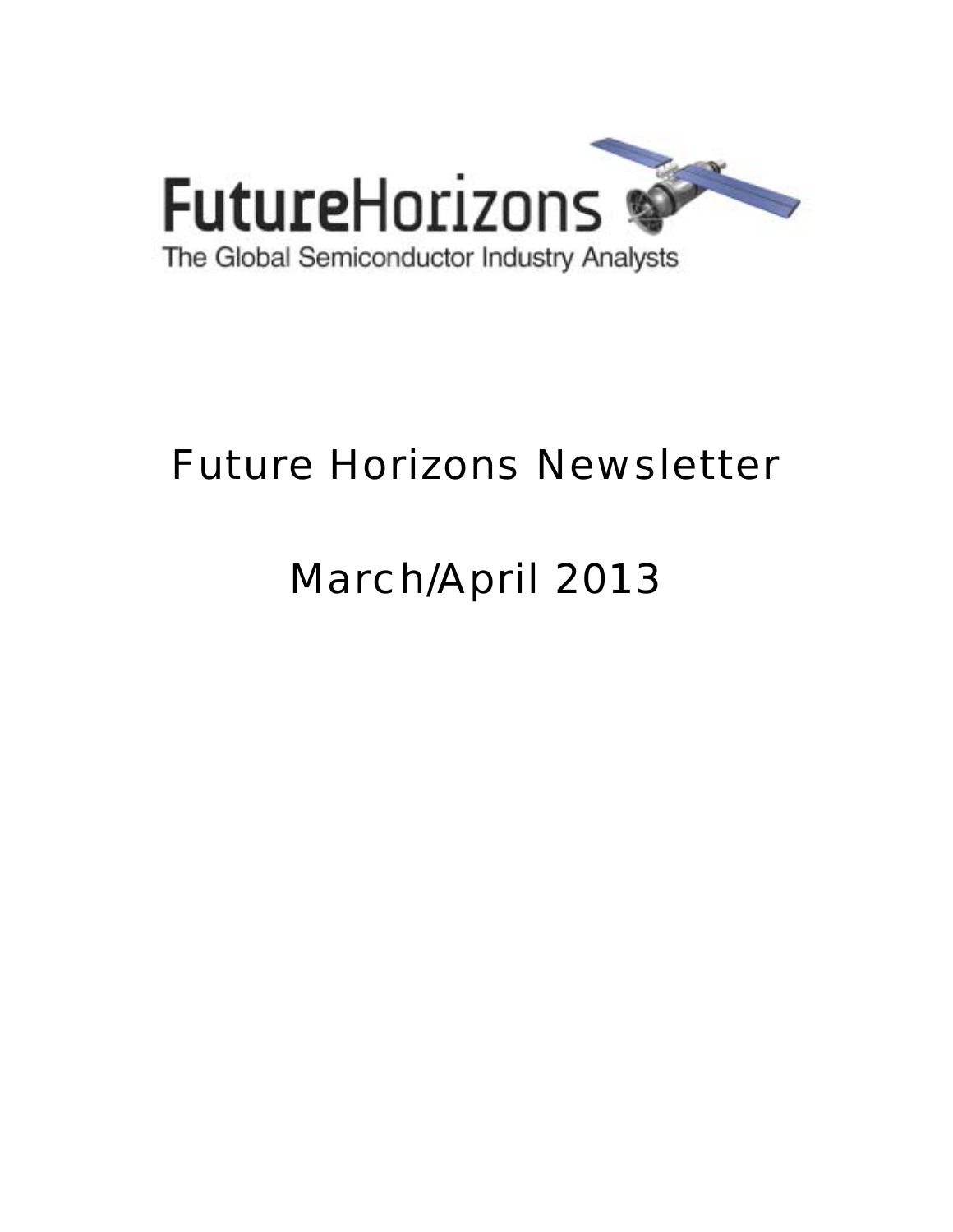# Contents Page

| <b>Industry News by Company</b>              | Page 3 - 6   |
|----------------------------------------------|--------------|
| <b>Industry News &amp; Trends</b>            | Page 7 - 10  |
| <b>East European News &amp; Trends</b>       | Page 11 - 12 |
| <b>World Economic Round Up</b>               | Page 13      |
| <b>Future Horizons &amp; Industry Events</b> | Page 14      |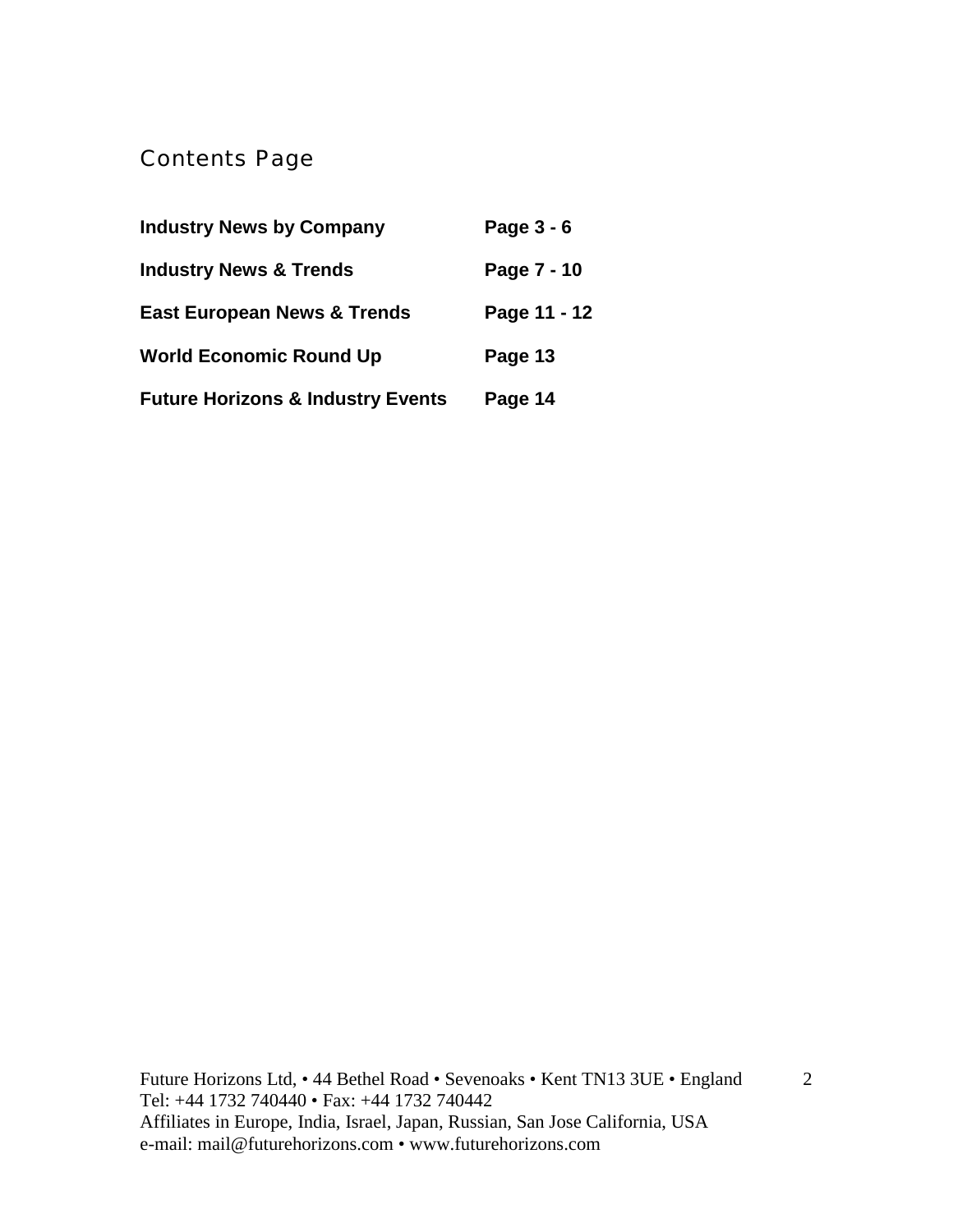Industry News By Company

#### **[Bosch To Exit Solar Business](http://www.eetindia.co.in/ART_8800683161_1800008_NT_1057c4d3.HTM?click_from=8800101796,9950114561,2013-03-26,EEIOL,ARTICLE_ALERT)**

German engineering firm Bosch is shutting down its solar business due to global overcapacity. According to the company, it would stop making solar cells, wafers, and modules at the beginning of 2014.

Bosch said it will sell the module plant in Vénissieux, France; and plans to construct a manufacturing facility in Malaysia will be ended. To the extent possible, individual units would be sold quickly. All development and marketing activities are likewise to be ended.

#### **[After Cosmic Circuits, Cadence Agrees To Buy Tensilica](http://www.eetindia.co.in/ART_8800682656_1800000_NT_29af09b8.HTM?click_from=8800101406,9950114561,2013-03-13,EEIOL,ARTICLE_ALERT)**

EDA firm Cadence Design Systems, Inc. has signed a definitive agreement to acquire an IP core company Tensilica, Inc. for Rs.2,043.01 crore (\$380 million).

Tensilica offers dataplane processor IP core licensing with over 200 licensees. Seven of the top 10 semiconductor companies, have shipped over 200 crore Tensilica IP cores. The company had Rs.161.29 crore (\$30 million) in cash at the end of 2012.

Tensilica's dataplane processing units (DPUs) combined with Cadence Design IP will "deliver more optimized IP solutions for mobile wireless, network infrastructure, auto infotainment and home applications," Cadence CEO Lip-Bu Tan said.

#### **[Cadence: U.S. Lags China, India In Semiconductor Funding](http://www.eetindia.co.in/ART_8800683005_1800000_NT_e583c929.HTM?click_from=8800101659,9950114561,2013-03-21,EEIOL,ARTICLE_ALERT)**

The China and India governments are making semiconductors a strategy industry, but I would hate to see those countries have the most semiconductor companies," said Lip-Bu Tan, the chief executive of Cadence Design Systems Inc.

In a roundtable with journalists before his keynote at annual CDN Line event, Tan said, "China and India are pouring money" into semiconductors and "the U.S. government should do the same," said Tan. If it doesn't, some day U.S. engineers "will have to go to China to work, and its painful to see your kids go to the other side of the world."

# **[Dialog Semiconductor Extends Power Scalability For Smartphones And Tablets](http://www.dialog-semiconductor.com/media-centre/press-releases/press-releases-details/2013/02/18/dialog-semiconductor-extends-power-scalability-for-smartphones-and-tablets)**

Kirchheim/Teck, Germany, 18 February 2013 – Dialog Semiconductor plc (FWB: DLG), a provider of highly integrated power management, audio and short range wireless technologies, today announced the first programmable multiphase DC-to-DC buck converter, the DA9210, that can be scaled for use across multiple, high-end smartphone and tablet platforms to help accelerate development cycles.

The new four-phase DA9210 buck converter delivers an output current of up to 12 Amp. This can be doubled to 24 Amps when two DA9210 converters are used in parallel and up to 38 Amps when combined with the Dialog's DA9063 System PMIC to supply other power rails in the system. This makes the DA9210 ideally suited to high performance, ARM® Dual big- Little or Cortex A15 multicore application processors that enable consumers to multi-task using several applications simultaneously.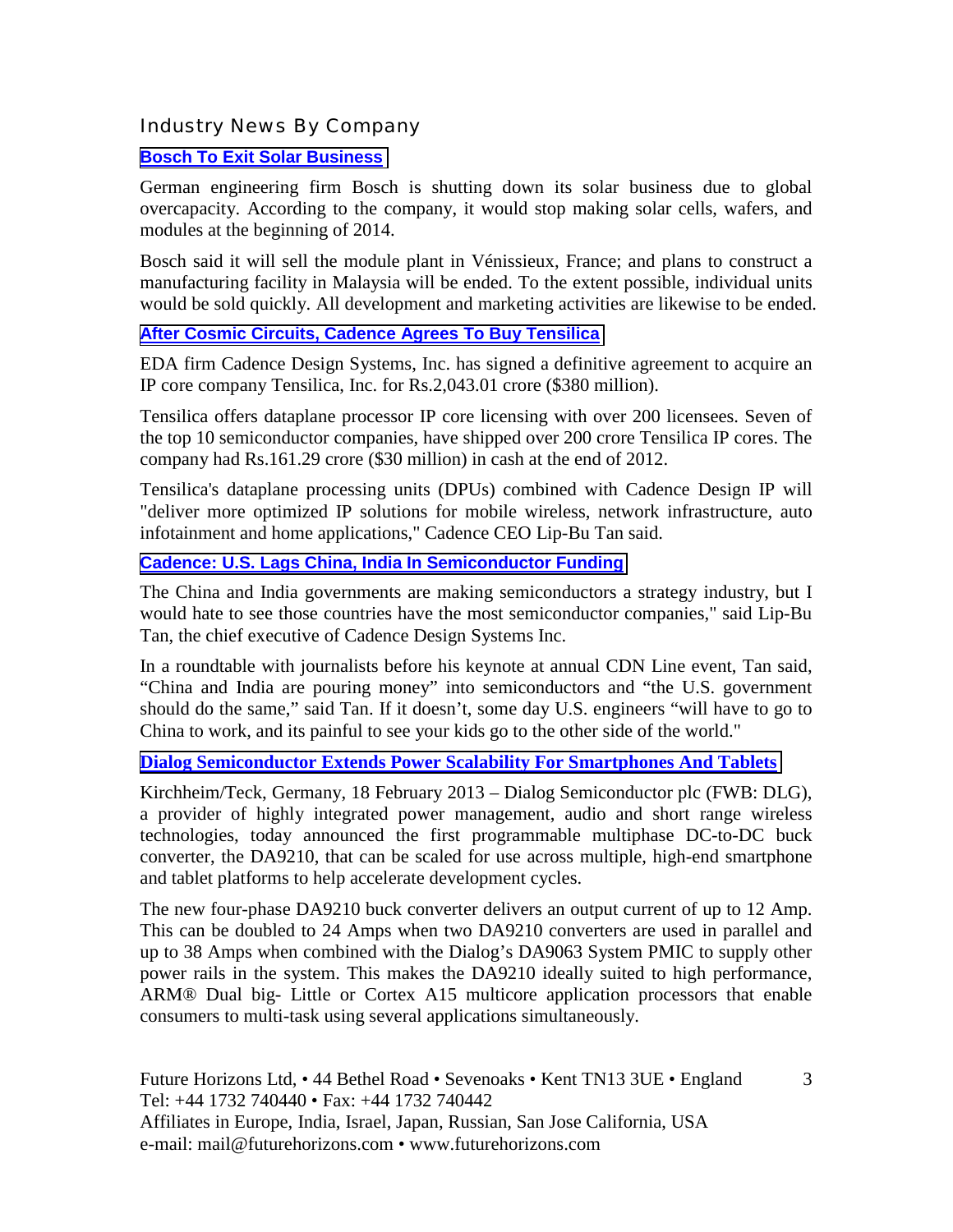# **[Ericsson To Buy Microsoft's Internet TV Arm](http://www.ft.com/cms/s/0/15fec856-a05c-11e2-a6e1-00144feabdc0.html#axzz2Pww9GAfb)**

Ericsson will buy Microsoft's Mediaroom internet TV business, which provides the technology behind internet connected set-top boxes.

The Swedish telecoms equipment maker said it would become the leader in the internet TV platform market with more than a quarter of sales globally following the purchase.

Microsoft's Mediaroom makes the software that helps deliver TV over the internet in about 22m set-top boxes in 21 countries, including for companies such as AT&T, Deutsche Telekom and Telefónica.

#### **[ST-Ericsson Dies!](http://www.eetindia.co.in/ART_8800682937_1800006_NT_421b3b21.HTM?click_from=8800101631,9950114561,2013-03-20,EEIOL,ARTICLE_ALERT)**

Ericsson and STMicroelectronics have decided to end their loss-making mobile chip joint venture, ST-Ericsson. They are dividing parts of the business, leading to about 1,600 job cuts.

As part of the announcement, Ericsson will take on the design, development and sales of the LTE multimode thin modem products, including 2G, 3G and 4G multimode.

Ericsson will also assume approximately 1,800 employees and contractors, with the largest concentrations in Sweden, Germany, India and China.

**[Firecomms Teams With Cable Supplier LEONI To Develop Market For Redlink](http://www.semiconductor-today.com/news_items/2013/MAR/FIRECOMMS_280313.html)  [Fiber Optic LED Transceivers](http://www.semiconductor-today.com/news_items/2013/MAR/FIRECOMMS_280313.html)**

Firecomms Ltd of Cork, Ireland and Tongxiang, China, a manufacturer of fiber-optic solutions and optical transceivers, has teamed with LEONI, a supplier of cables, optical fibers and cable systems for the automotive sector and other industries, to offer its LED transceivers as an alternative to existing market-dominant systems.

Firecomms will collaborate with LEONI Group's Fiber Optics business unit to develop the market for its RedLink LED-based fiber-optic solution, which is offered with an LC connector and a connector interface that is compatible with Avago Technologies' Versatile Link interface.

#### **[Fujitsu Semiconductor Releases New 1 Mbit And 2 Mbit FRAM Products](http://www.4-traders.com/FUJITSU-LIMITED-6492460/news/FUJITSU-LIMITED-Fujitsu-Semiconductor-Releases-New-1-Mbit-and-2-Mbit-FRAM-Products-16544547/)**

Yokohama, Japan, March 18, 2013 - Fujitsu Semiconductor Limited today announced the development of two new FRAM products, MB85RS1MT and MB85RS2MT, which feature 1 Mbit and 2 Mbit of memory, respectively, making them the largest density serial-interface FRAM products offered by Fujitsu Semiconductor. The new products will be made available in sample quantities starting end of March 2013.

4 The two new FRAM products guarantee 10 trillion read/write cycles, roughly ten times more than existing chips, making them optimal for use in applications such as smart meters, industrial machinery and medical devices. Compared to identical density EEPROM, MB85RS1MT and MB85RS2MT consume 92% less power during writing. In addition, because the new FRAM products can incorporate all the technology required for system memory components-which have typically consisted of EEPROM, SRAM and a battery for data retention-into a single chip, it is possible to substantially reduce

Future Horizons Ltd, • 44 Bethel Road • Sevenoaks • Kent TN13 3UE • England Tel: +44 1732 740440 • Fax: +44 1732 740442

Affiliates in Europe, India, Israel, Japan, Russian, San Jose California, USA e-mail: mail@futurehorizons.com • www.futurehorizons.com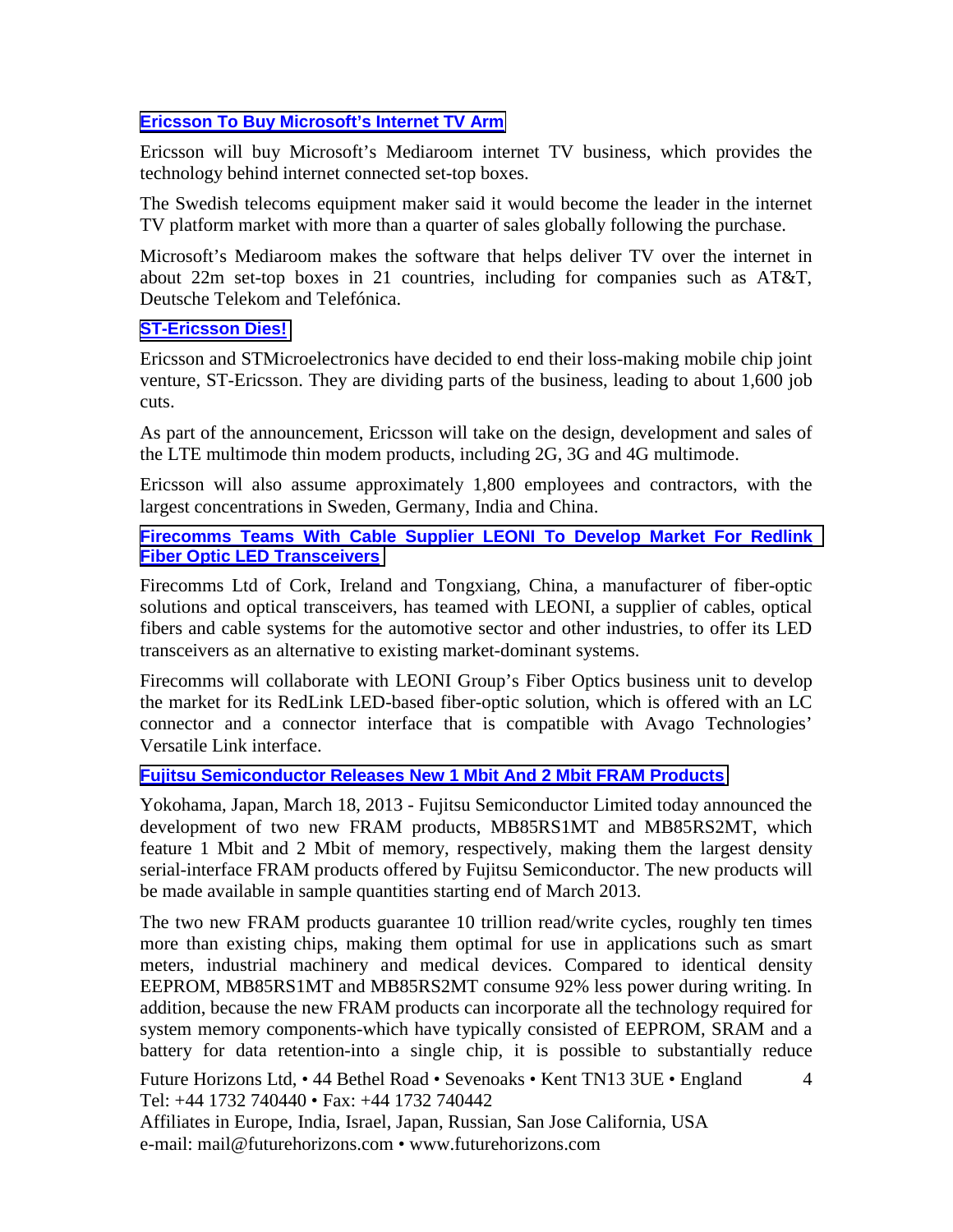component costs, mounted area, and power consumption. This, in turn, will also greatly contribute to the development of smaller, power-efficient equipment for which maintenance can be easily performed, since backup battery is not necessary.

#### **[Nordic Semiconductor ASA : World's First Arduino-Compatible Micro-Computer](http://www.4-traders.com/NORDIC-SEMICONDUCTOR-ASA-1413213/news/Nordic-Semiconductor-ASA-World-s-first-Arduino-compatible-micro-computer-with-Bluetooth-low-energy-16551649/)  [With Bluetooth Low Energy Allows Electronics Makers To Add Smartphones And](http://www.4-traders.com/NORDIC-SEMICONDUCTOR-ASA-1413213/news/Nordic-Semiconductor-ASA-World-s-first-Arduino-compatible-micro-computer-with-Bluetooth-low-energy-16551649/)  [Tablets To Their Projects](http://www.4-traders.com/NORDIC-SEMICONDUCTOR-ASA-1413213/news/Nordic-Semiconductor-ASA-World-s-first-Arduino-compatible-micro-computer-with-Bluetooth-low-energy-16551649/)**

Ultra low power (ULP) RF specialist Nordic Semiconductor ASA (OSE: NOD) today announces from wireless startup 'Open Source RF' - launched on KickStarter.com - the world's first 'Arduino' compatible open-source micro-computer that can communicate wirelessly with any Bluetooth<sup>®</sup> v4.0 (which includes Bluetooth low energy as a hallmark feature) compatible smartphone (including the iPhone® 4S/5) or tablet (such as the 3rd and 4th generation iPad® or the iPad mini) and is based on a new RFD51822 module that is based on the multiple-award winning Nordic nRF51822 SoC ('System-on-Chip') developed by Nordic's long standing module partner and wireless specialist, RF Digital.

Called the 'RFduino' and making full use of the Nordic nRF51822's powerful on-board 32-bit ARM<sup>®</sup> Cortex<sup>™</sup> M0-based processor, this fully FCC and CE-compliant 2.4GHz wireless coin-sized micro-computer is designed to allow both electroincs makers (e.g. students, hobbyists, amateurs) and professional developers (e.g. R&D engineers) to develop thousands of miniaturized Bluetooth low energy applications controllable from a Bluetooth v4.0 compatible smartphone or tablet in a very short amount of time at very low cost.

# **[Onechip Launches PIC-Based 100G Optical Interconnects For Data Centers](http://www.semiconductor-today.com/news_items/2013/MAR/ONECHIP_140313.html)**

n booth 1127 at OFC/NFOEC 2013 in Anaheim, CA, USA (19-21 March), OneChip Photonics Inc of Ottawa, Canada, which designs optical chips and transceivers based on monolithic photonic integrated circuits (PICs) fabricated in indium phosphide (InP), has announced a family of PIC-based 100Gbps optical interconnect solutions, enabling transceiver makers to produce high-speed, low-power and small-size modules for datacenter interconnect (DCI) applications.

The new family builds on the PIC-based receiver chips that OneChip announced, and made available for partner testing, in May 2012.

OneChip says that its fully integrated 100Gbps solutions provide advantages over solutions based on silicon photonics, discrete components and vertical-cavity surfaceemitting lasers (VCSELs).

# **[Raspberry Pi Swaps Production Back To UK](http://www.ft.com/cms/s/0/e8e65a6a-8d90-11e2-a0fd-00144feabdc0.html#axzz2PIIEg1bg)**

The main distributor of the £25 Raspberry Pi computer has shifted its production back to the UK from China, in what is likely to prove a fillip for manufacturing in Wales.

Production of the credit-card-sized device – aimed at introducing schoolchildren to computer programming – is now almost solely based in the UK, after Element14, the electronics brand owned by FTSE 250 distribution company Premier Farnell, said it had moved all of its production to Sony's factory in the Welsh town of Pencoed.

5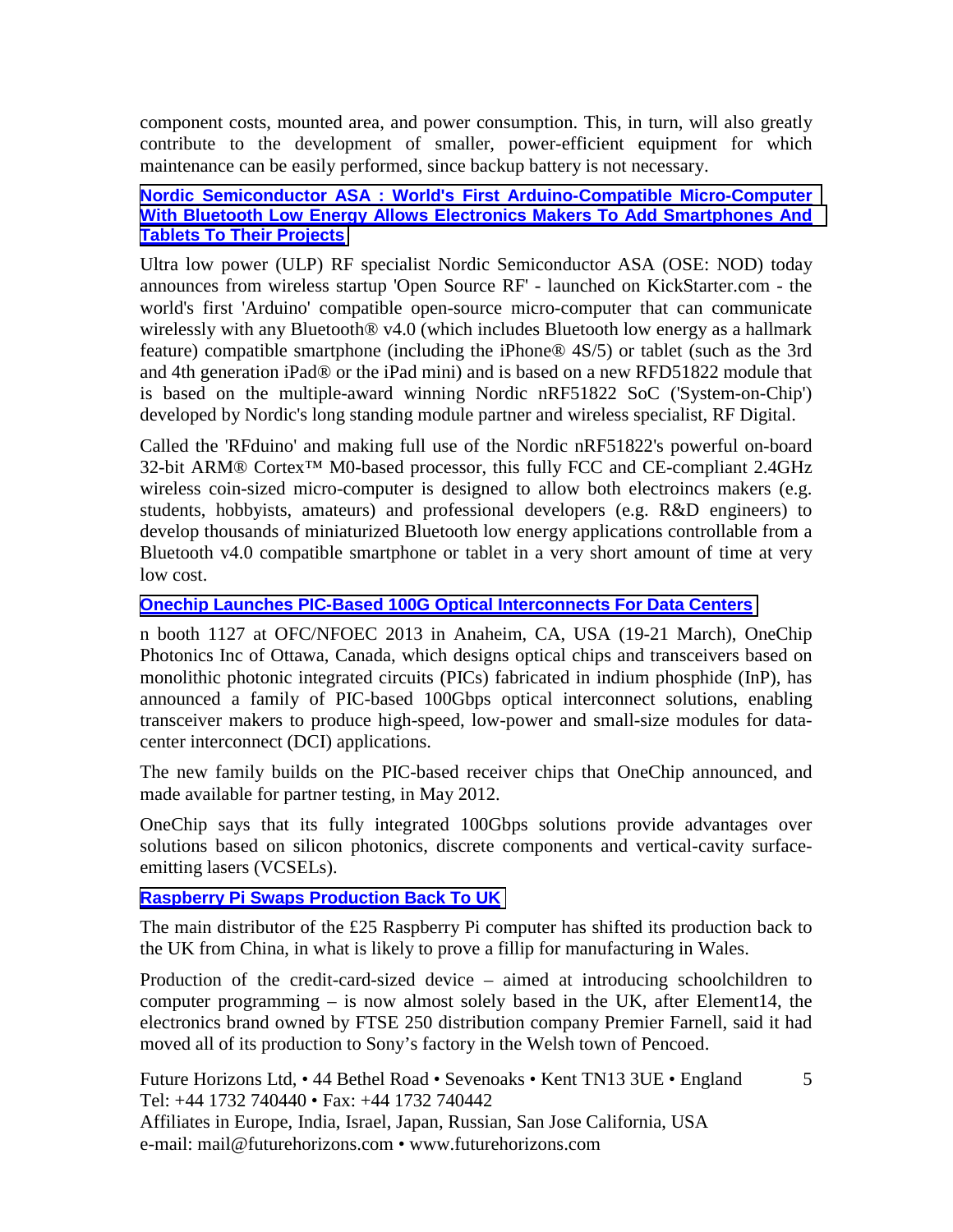The computer, which is based on an Arm microprocessor, had previously been produced in several global locations, including two plants in China

### **[Richardson RFPD Introduces Avionics & Radar Tech Hub](http://www.semiconductor-today.com/news_items/2013/FEB/RICHARDSON_270213.html)**

Richardson RFPD Inc (an Arrow Electronics Company) of LaFox, IL, USA has launched its Avionics & Radar Tech Hub, a micro-website featuring the latest news, innovations and new products related to avionics and radar applications.

The Avionics & Radar Tech Hub brings together all of Richardson RFPD's avionics and radar suppliers, including Microsemi, which has released the highest power GaN on SiC RF transistors for avionics and radar available on the market today.

In addition to Microsemi's GaN transistors, the new microsite features products from Richardson RFPD suppliers Freescale Semiconductor, M/A-COM Technology Solutions, Nitronex, Skyworks, TriQuint, and United Monolithic Semiconductors (UMS). The Tech Hub also offers links to transistor line-ups, associated products, and a wide range of technical resources that includes block diagrams, technical articles, white papers, and selector guides.

#### **[Samsung Sees Big Profit Boost From Smartphones .](http://online.wsj.com/article/SB10001424127887323646604578403271690906116.html?mod=djemTechEurope_h)**

SEOUL—Samsung Electronics Co. 005930.SE +1.00%projected a sharp increase in firstquarter operating profit from a year earlier on strong sales of smartphones, a trend analysts expect will continue in the second quarter, when the company begins selling its next-generation flagship smartphone, Galaxy S 4.

.The world's biggest producer of mobile phones, televisions and memory chips said Friday it expects an operating profit of between 8.5 trillion won and 8.9 trillion won (\$7.6 billion and \$8 billion) for the three months ended March 31. That compares with a 5.7 trillion won operating profit a year earlier and a quarterly record of 8.8 trillion won in the fourth quarter of 2012.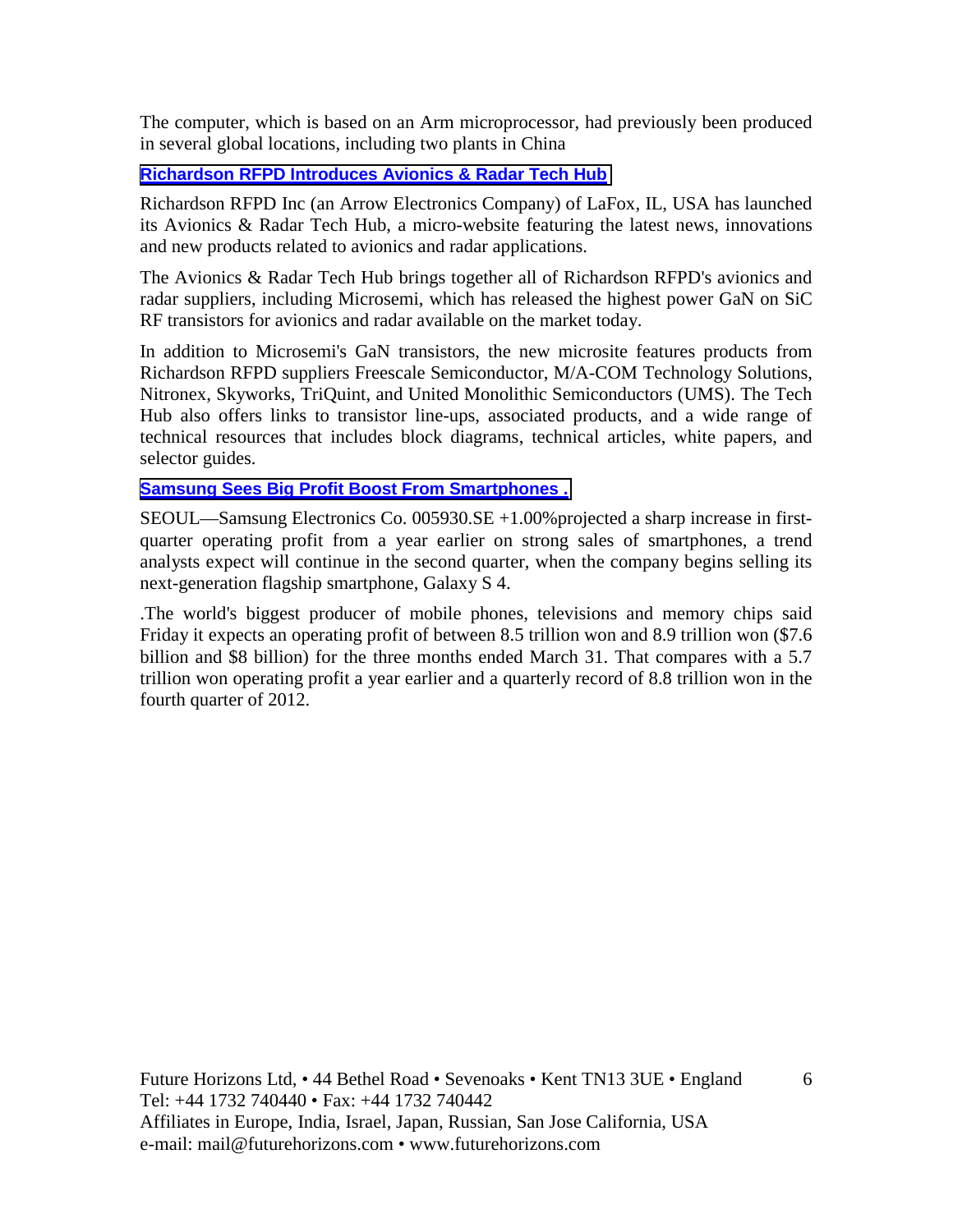Industry News & Trends

#### **[GM To Wire Cars With 4G, Putting Web In Dashboard](http://online.wsj.com/article/SB10001424127887323884304578324440037672064.html?mod=djemTechEurope_h)**

DETROIT—General Motors Co. GM -2.88%is escalating the battle over in-car connectivity with a plan to transform its vehicles into virtual smartphones armed with the fastest data speeds in the market.

The auto maker will begin wiring its 2014 models sold in the U.S. and Canada with 4G mobile broadband technology, one of the first auto makers to do so. A vehicle owner would select a subscription package and connect to the Internet or WiFi at speeds that are 10 times faster than current market offerings. The 4G feature will be offered across GM's Chevrolet, Buick, GMC, Cadillac, Opel and Vauxhall brands.

#### **[Wearable Tech For The Elderly](http://blogs.wsj.com/tech-europe/2013/02/25/trying-out-wearable-tech-for-the-elderly/?mod=djemTechEurope_h)**

Mobile World Congress launches seem to be all about slimmer, sleeker, smaller and shinier. But there's one stand where big buttons and rubber grips are all the rage. Emporia is here showing off a range of phones designed for older users–not in a patronizing, blue-rinse-color way, but to include features that take into account natural changes as we age.

"It's a very fine balance," says Ian Hosking, a senior research associate at the Engineering Design Centre at the University of Cambridge. "It's about being accessible, without being stigmatizing."

# **[The Light-Touch Manufacturer](http://www.ft.com/cms/s/0/4eeab09c-7156-11e2-9b5c-00144feab49a.html#axzz2M5moambA)**

A look of concern appears in Hans Langer's face when I mention I have an artificial hip. "A lot of people are walking around with an implant that's heavier than it needs to be. It's damaging their bodies," he says.

What his proposed alternative would be is evident from the artefacts – from parts for car seats to handbags – on display at his company's headquarters near Munich. All weigh noticeably less than similar components usually do because they were made with the 3D printing machines manufactured by EOS, founded 24 years ago by a far-

EOS is one of the world's three biggest makers of 3D printers, a technology many experts now think could revolutionise manufacturing by ushering in a new era of "on demand" production of small batches of components. Although the technology has existed for a quarter of a century, it has taken this long for 3D printing machines to reach acceptable standards and for a base of users to dev-elop. The other two industry leaders are 3D Systems in the US and the US-Israeli company Stratasys.

# **[A Wristwatch Tells When Phone Calls, Emails Arrive](http://online.wsj.com/article/SB10001424127887324338604578328210441670142.html?mod=wsj_email_newsletter)**

Do you ever find yourself frantically trying to fish your phone out of a pocket or purse to find out whether that beep or buzz from the device is an important call, text or email—or just something you can ignore? What if you could simply glance at your watch to find out?

7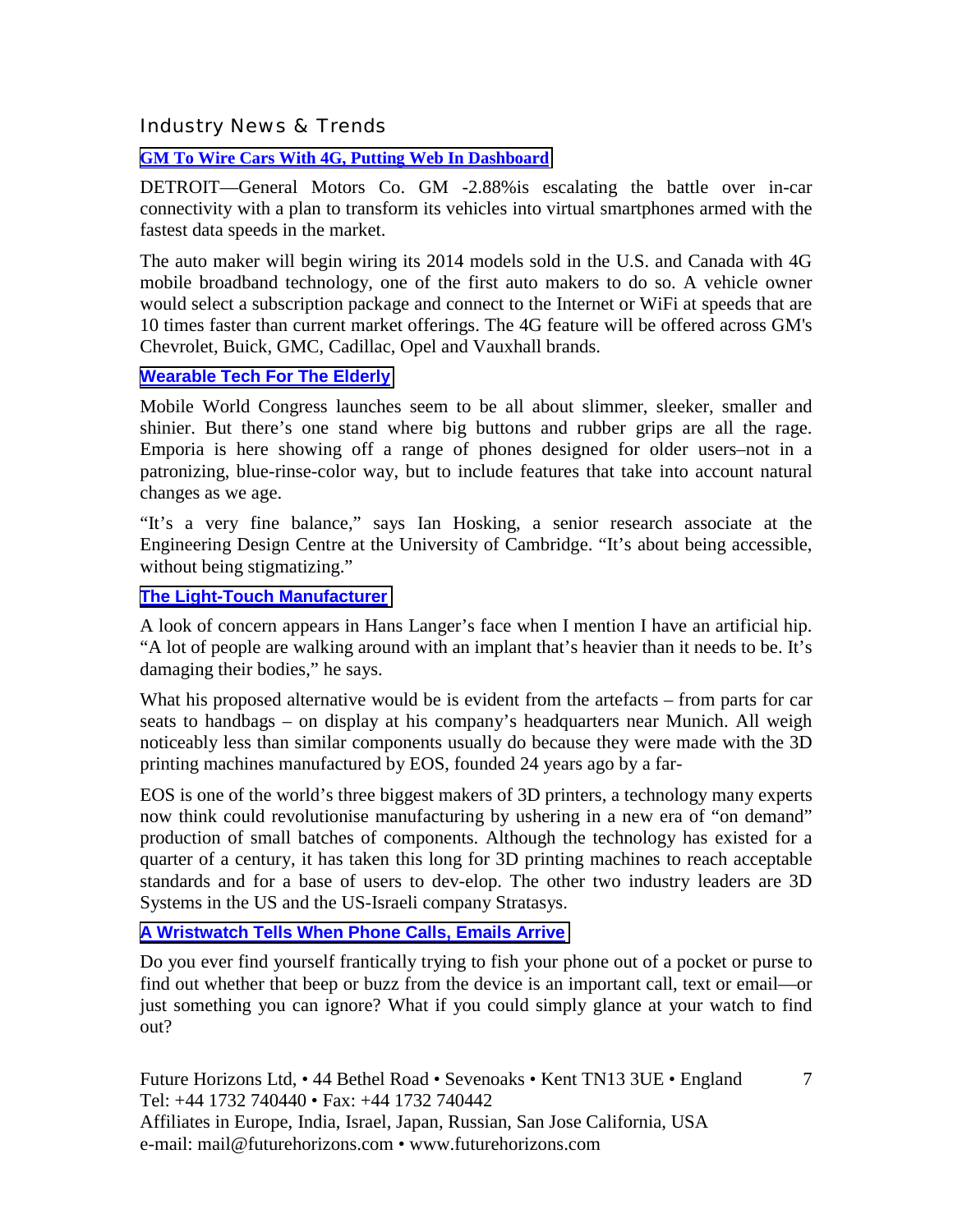Well, now you can, thanks to a new \$150 digital wristwatch called Pebble that connects to an iPhone or Android phone wirelessly and displays notifications and previews of calls, texts and emails. Not only that, but the Pebble can control music playback on a phone and show at a glance the song that's playing, along with artist and album information. And of course, it tells time. It comes with multiple software watch faces and you can upload more.

#### **[Mobile Displays That Change Shape!](http://www.eetindia.co.in/ART_8800682305_1800010_NT_8e793cfe.HTM?click_from=8800101181,9950114561,2013-03-05,EEIOL,ARTICLE_ALERT)**

The European Union has awarded Rs.17.77 crore  $(\mathcal{Q}.47$  million) for a three-year project, known as GHOST "Generic and Highly Organic, Shape-changing inTerfaces" that aims at extending the next generation computer and mobile display surfaces beyond the rigid, flat surfaces which people are familiar with and allow users to physically push, pull, bend, fold or flex the display.

GHOSTs are display surfaces made of malleable materials that can change into and retain arbitrary shapes so as to display output from the system or allow new actions. At the same time, GHOSTs enable users to deform, touch, or otherwise manipulate the shape of their display surface to provide input to the system

#### **[Team Demos Chip Based On Carbon Nanotubes Transistors](http://www.eetindia.co.in/ART_8800682299_1800000_NT_36142079.HTM?8800101181&8800682299&click_from=8800101181,9950114561,2013-03-05,EEIOL,ARTICLE_ALERT)**

At the Solid-State Circuits Conference held in San Francisco, a team of Stanford University researchers headed by associate professor Subhasish Mitra and Professor Philip Wong have demonstrated a computer chip that has transistors made of carbon nanotubes.

Transistors have of course, been getting smaller over the past few decades as engineers attempt to pack more computing power onto chips small enough to fit onto smartphones and other. There is a limit, though, to how small such circuits can be made using silicon—the material upon which modern computers are built. For that reason, researchers have been looking for alternative materials that can be used instead materials that can do the same thing as silicon but at a much smaller size. Transistors of today fall roughly in the 20nm range—engineers want to reduce that by half, or better, but trying to do so using silicon won't be possible because of the limited number of atoms in silicon molecules.

#### **[Transparent Smartphone By Polytron](http://www.eetindia.co.in/ART_8800681674_1800004_NT_0aec6143.HTM?click_from=8800100808,9950114561,2013-02-14,EEIOL,ARTICLE_ALERT)**

The increasing craze of smartphone across the globe has led to tremendous advances in the mobile technology. And, the latest example is a "transparent" phone unveiled by a Taiwanese company. The futuristic phone comes with a body that's hard to believe.

Taiwan-based manufacturer of electronic and optical vision glass Polytron Technologies has showed a prototype of a "transparent smartphone."

The early prototype device is not running any software but does sport a SIM card, SD card, batteries, microphone, and camera.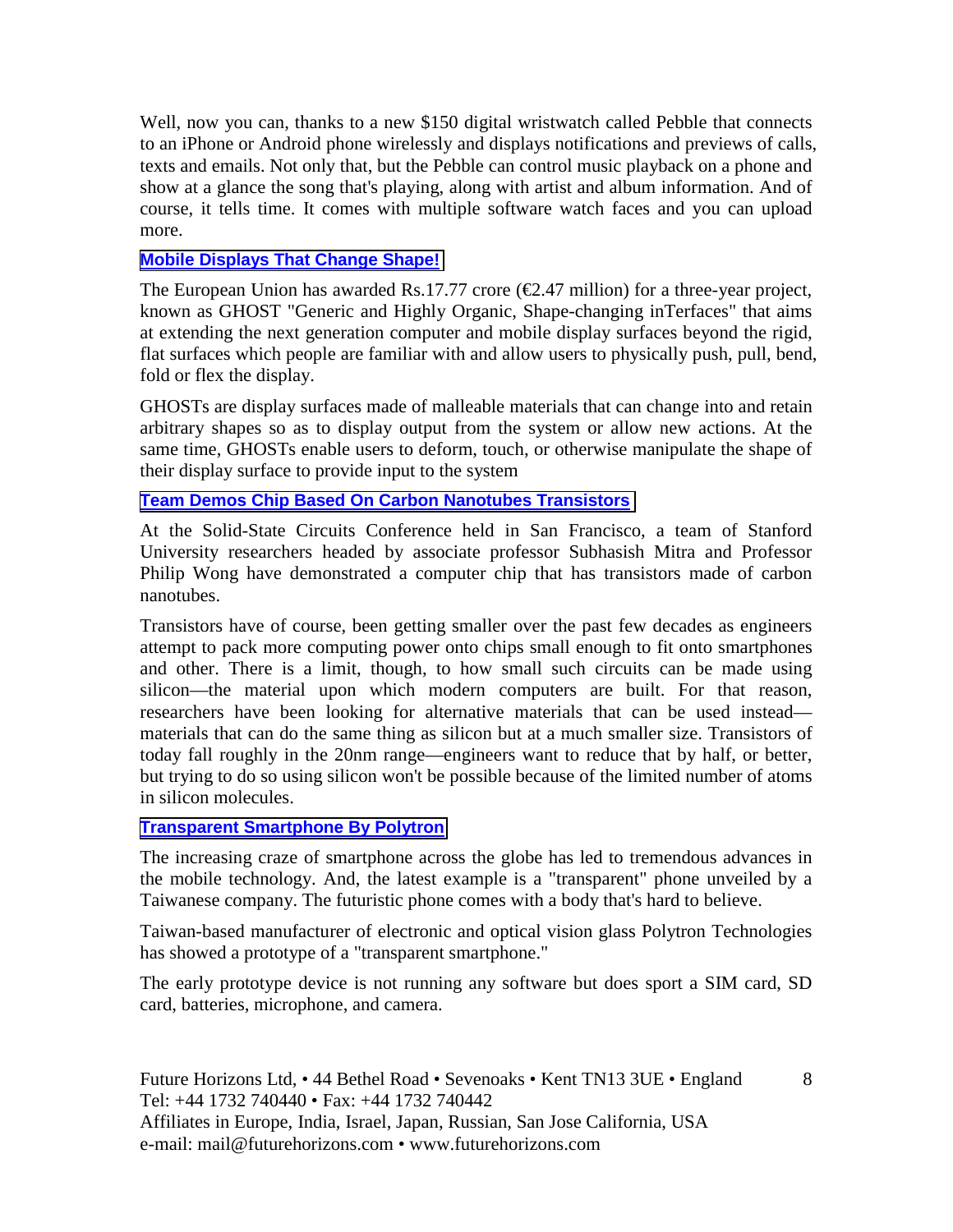# **['Smartphone Experience In A \\$100 Package'](http://www.eetindia.co.in/ART_8800681673_1800001_NT_74bc94d5.HTM?8800100808&8800681673&click_from=8800100808,9950114561,2013-02-14,EEIOL,ARTICLE_ALERT)**

"We need to build smartphones that are more affordable," said an ARM executive at the Common Platform Technology Forum. According to Dipesh Patel, general manager of ARM's physical IP division, cost is the big barrier to entry to the majority of people who still do not own smartphones.

"Smartphones and tablets that cost Rs.5,464.48 (\$100) will be the next big wave in mobile clients," he added.

Only five of the seven billion people in the world today have cell phones and only one billion are smartphones, Patel said. Even in the U.S. only 48 per cent of cell phone subscribers use smartphones.

Scanning the globe, the percentage of cell phone users with smartphones declines rapidly. In China 24 per cent of cellular subscribers use smartphones, in Brazil 20 per cent do, in Russia and Indonesia only nine per cent and in India just four per cent.

#### **[Scientists Develop Stretchable Battery](http://www.eetindia.co.in/ART_8800682158_1800008_NT_18873d23.HTM?click_from=8800101020,9950114561,2013-02-28,EEIOL,ARTICLE_ALERT)**

Scientists at Northwestern University and the University of Illinois have demonstrated a stretchable lithium-ion battery capable of powering flexible electronics.

The rechargeable battery, that can stretch, twist, and bend and return to normal shape, can be used anywhere, including inside the human body.

"The implantable electronics could monitor anything from brain waves to heart activity, succeeding where flat, rigid batteries would fail," claim the researchers.

#### **[Robots Get Cloud Platform](http://www.eetindia.co.in/ART_8800682694_1800005_NT_5651d03a.HTM?click_from=8800101560,9950114561,2013-03-18,EEIOL,ARTICLE_ALERT)**

Five Europe-based universities have created a cloud-computing platform for robots that will allow them to connect to the Internet. When connected to the Internet, these robots can directly access the powerful computational, storage and communications infrastructures of modern data centres for robotics tasks and robot learning.

The platform, called RoboEarth Cloud Engine, continues the team's work towards an Internet for robots. It extends earlier work on allowing robots to share knowledge with other robots via a WWW-style database, greatly speeding up robot learning and adaptation in complex tasks.

#### **[New Technique May Lead To 'Paint-On' Plastic Electronics](http://www.eetindia.co.in/ART_8800683160_1800001_NT_f89c2d3f.HTM?8800101796&8800683160&click_from=8800101796,9950114561,2013-03-26,EEIOL,ARTICLE_ALERT)**

A team of engineers at University of Michigan have developed a new technique for aligning the molecules of semiconducting polymers that could pave the way for cheaper, greener, "paint-on" plastic electronics.

"This is for the first time a thin-layer, conducting, highly aligned film for highperformance, paintable, directly writeable plastic electronics," said Jinsang Kim, U-M professor of materials science and engineering, who led the research.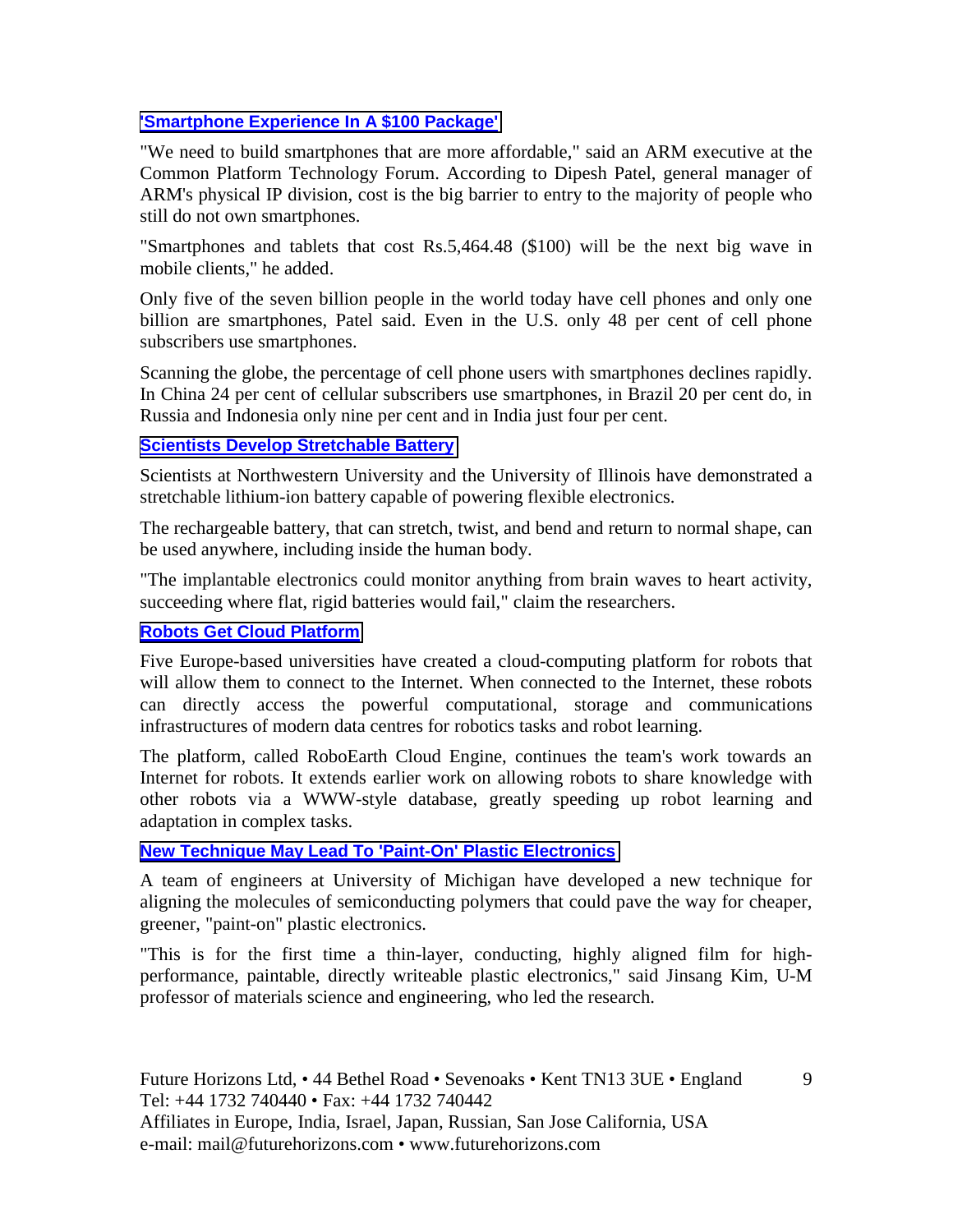#### **[UK Electric Car Profile Shifts Up A Gear](http://www.ft.com/cms/s/0/577696ec-96fc-11e2-8950-00144feabdc0.html#axzz2PIIEg1bg)**

The profile of electric cars in Britain shifted up a gear on Thursday, with the start of production on the first all-electric car to be built in the UK: the Nissan Leaf.

Mass production of the 100 per cent electric Leaf, which began at Nissan's Sunderland plant, is the culmination of four years of preparation and £420m of investment at the site.

David Cameron, prime minister, visiting the plant, said the start of Leaf production was "the best possible rebuke" to those who said Britain could no longer design, make and export products.

#### **[Peratech Working On "Nose In Clothes" And Touch Technology For Wearable](http://www.peratech.com/nose-in-clothes.html)  [Electronics](http://www.peratech.com/nose-in-clothes.html)**

RICHMOND, North Yorks, England – 18 March 2013. Peratech, the innovators in touch technology, is working with the London College of Fashion, University of the Arts London to develop wearable electronics that use Peratech's award-winning QTC sensors. This is a three and a half year PhD research project funded by an EPSRC ICASE award to explore the needs base and applications for wearable technology bringing together the expertise of industry and academe in a highly creative way.

"We are very excited to be involved in this project," said David Lussey, Peratech's CTO. "Our QTC™ materials have already been used to provide switches in clothing for a number of years and so we know that it can withstand the rigors of being worn and washed. This project combines technology, design and user needs to work out how this growing area of wearable technology can be developed."

#### **[New TV Screen Lets You Smell Food!](http://www.eetindia.co.in/ART_8800683468_1800010_NT_efc99319.HTM?click_from=8800102066,9950114561,2013-04-08,EEIOL,ARTICLE_ALERT)**

This TV will let you smell the coffee it's displaying on screen. Scientists at Tokyo University of Agriculture and Technology in Japan have invented what they call as "smelling screen."

Invented by Haruka Matsukura and team, the "smelling screen" television makes smells appear to come from the exact spot on LCD screen that is showing the image of any food item, for example a cup of coffee.

# **[World's Smallest DNA Testing Chip](http://www.eetindia.co.in/ART_8800683634_1800015_NT_8d3534f6.HTM?click_from=8800102079,9950114561,2013-04-09,EEIOL,ARTICLE_ALERT)**

Panasonic and Imec have jointly created a tiny chip that tests DNA in an hour. The new chip quickly detects SNPs (single-nucleotide polymorphisms) in whole blood.

"This is the chip we've actually developed. As you can see, it's less than half the size of a business card. It contains everything needed for testing DNA. Once a drop of blood is inserted, the chip completes the entire process, up to SNP detection," Diginfo.tv quoted scientists at Panasonic and Imec saying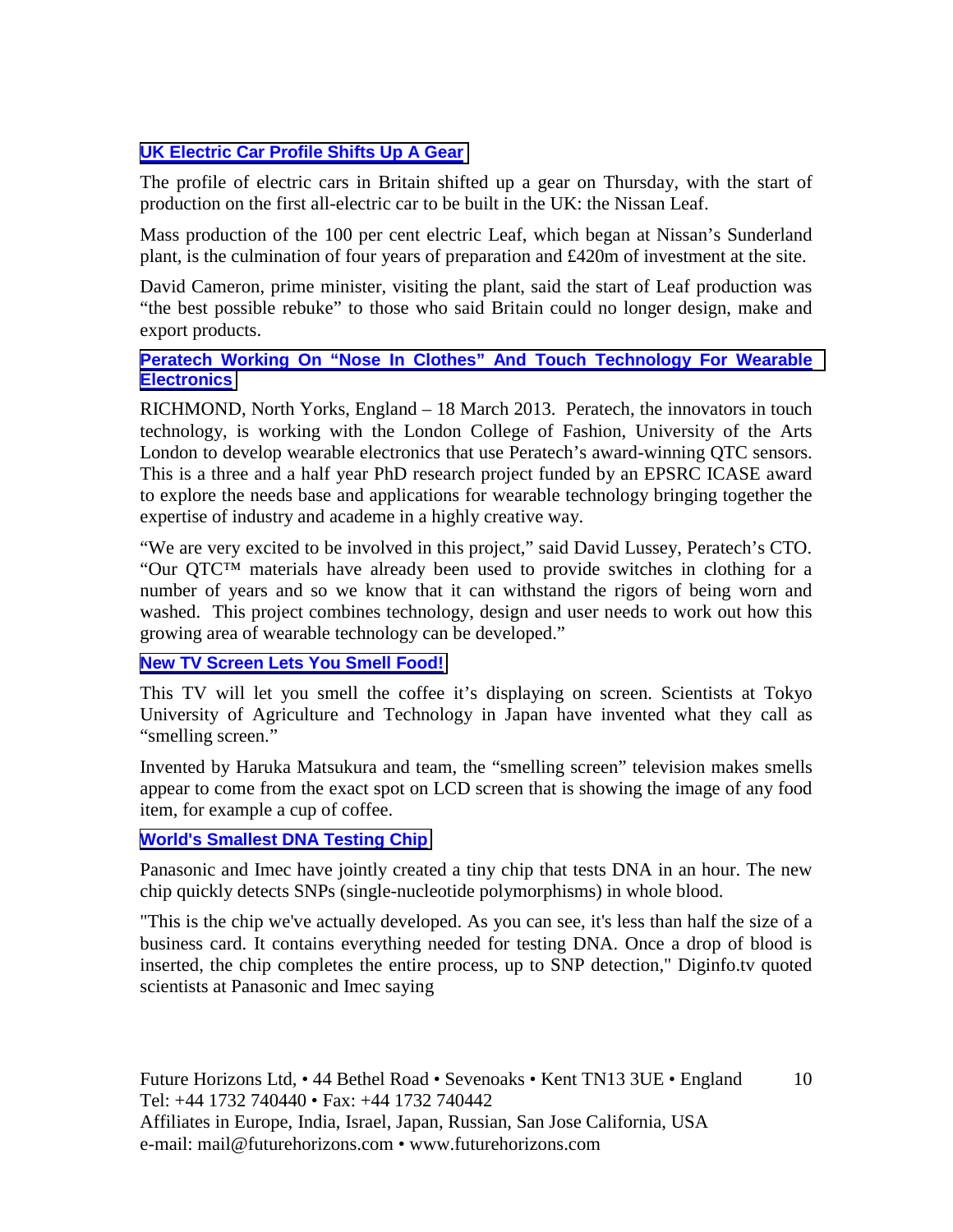#### East European News & Trends

#### **[How Russia Is Bringing High-Speed Fiber to All Its Towns](http://blogs.wsj.com/tech-europe/2013/02/26/how-russia-is-bringing-high-speed-fiber-to-all-its-towns/?mod=djemTechEurope_h)**

BARCELONA—Connecting up a country to a fiber-optic network is a tough challenge, but in a country that spans nine time zones and includes vast ice-bound wastelands, it is a daunting obstacle.

But that is what Russia intends to do, said its telecommunications minister, Nikolai Nikiforov, here at the Mobile World Congress in an interview with The Wall Street Journal.

Mr. Nikiforov also explained how the government was planning on helping to deliver next-generation cellphone services, LTE, to rural areas. "In Russia, we still have a lot of rural areas that are in what we call the 'digital gap.' They don't have cell coverage, they don't have broadband," he said. "Broadband and LTE are strategic objectives."

#### **[Russia's Dual-Screen Yotaphone To Be Made In Singapore](http://blogs.wsj.com/tech-europe/2013/02/21/russias-dual-screen-yotaphone-to-be-made-in-singapore/?mod=djemTechEurope_h)**

While most smartphones follow a very standard format, the YotaPhone is radically different. In fact, the design is so unusual, with an LCD screen on one side and an e-paper display on the other, that it was not unreasonable to wonder whether this was a prototype that would not be seen outside events such as next week's Mobile World Congress in Barcelona.

But it seems the YotaPhone will be available by the end of the year, according to CNet.

#### **[Leading Russian Mobile Operators To Pool Efforts For NFC Promotion](http://www.marchmontnews.com/Telecoms-Media/Central-regions/19415-Leading-Russian-mobile-operators-pool-efforts-for-NFC-promotion.html)**

Russia's leading mobile operators are considering jointly promoting the Near Field Communication (NFC) standards in Russia, East-West Digital News, the international resource on Russian digital industries, reported earlier today. To support the effort, the mobile giants envision establishing an alliance similar to such international NFC-focused industry unions as Oscar in the UK or ISIS in the U.S.

In an interview with the Russian business daily Vedomosti, Alexander Popovsky, the vice president of MTS, a leading Russian mobile operator and retailer, said that his company has been in talks with Vimpelcom and Megafon, the other mobile players in what is known as Russia's "Big Three," over setting up a joint venture to push an "integrated platform" on which to develop NFC-based solutions.

#### **[Windows Phone 3rd Among Smartphone Operating Systems In Russia; Symbian](http://www.marchmontnews.com/Telecoms-Media/Central-regions/19419-Windows-Phone-3rd-among-smartphone-operating-systems-Russia-Symbian-free-fall.html)  [In Free Fall](http://www.marchmontnews.com/Telecoms-Media/Central-regions/19419-Windows-Phone-3rd-among-smartphone-operating-systems-Russia-Symbian-free-fall.html)**

Windows Phone powered smartphones gained the third largest market share in Russia in the fourth quarter of 2012, East-West Digital News, the international resource on Russian digital industries, reported earlier today citing the Russian business daily Vedomosti and a study by IDC Russia/CIS.

Future Horizons Ltd, • 44 Bethel Road • Sevenoaks • Kent TN13 3UE • England Tel: +44 1732 740440 • Fax: +44 1732 740442 11 Windows enabled mobile devices accounted for 7% of the Russian market, with the Microsoft operating system trailing only Google Android, the undeniable leader with 69.6%, and Linux, with a 12.3% share of the market. Windows outshone Nokia's

Affiliates in Europe, India, Israel, Japan, Russian, San Jose California, USA e-mail: mail@futurehorizons.com • www.futurehorizons.com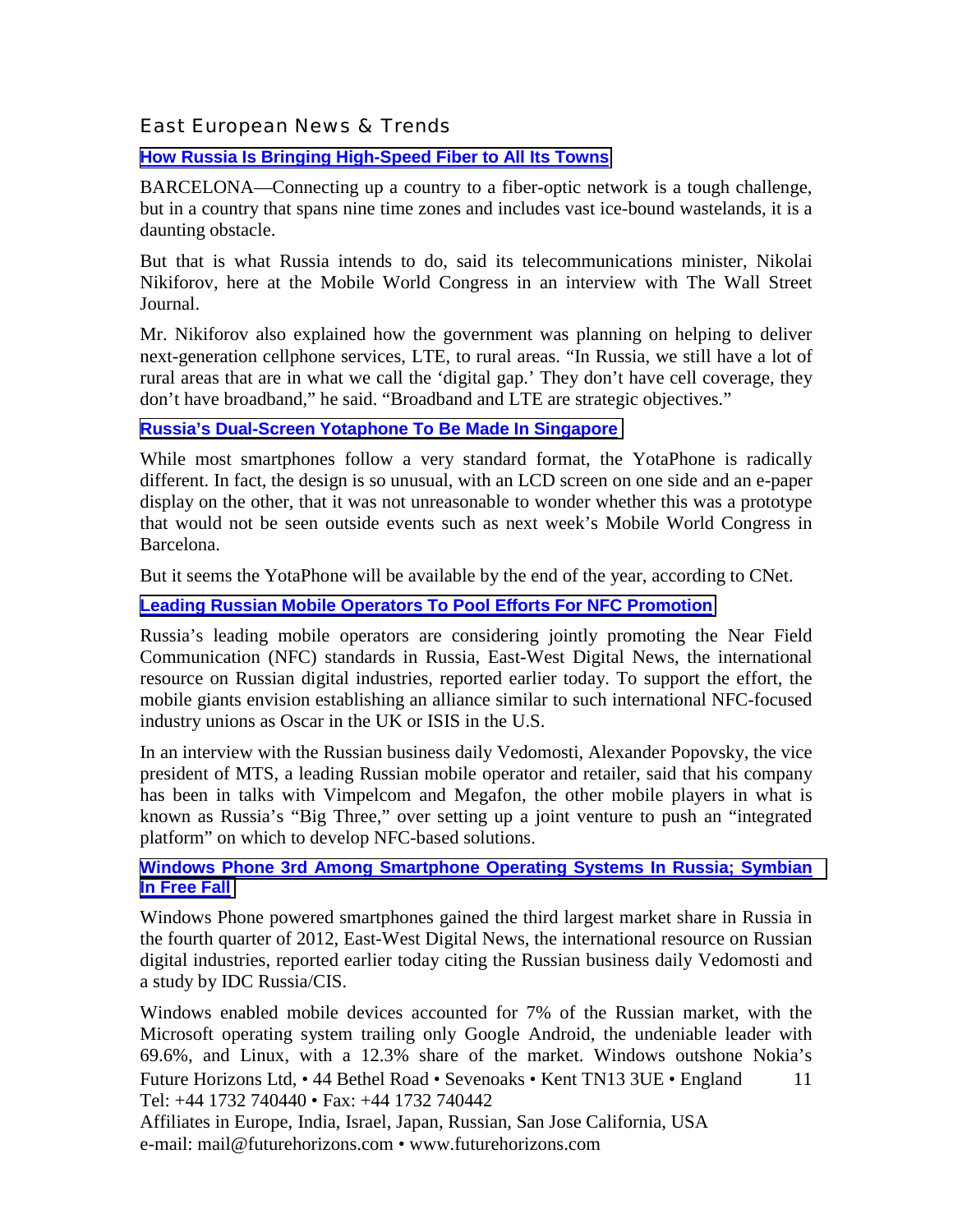Symbian in the fourth quarter after having surpassed Apple's iOS in the previous quarter of last year.

#### **[Russian Oil Cash Fuels Mobile Bidding War](http://www.ft.com/cms/s/0/d329d84c-97c1-11e2-b7ef-00144feabdc0.html#axzz2PIIEg1bg)**

A bidding war between Russian groups for Sweden's Tele2 Russia mobile phone operator erupted on Thursday, a day after it said it had accepted a bid from Russian state bank VTB.

On Thursday, both Moscow's Alfa Group and a joint consortium of mobile operators VimpelCom and MTS said they were ready to bid as well for the country's fourth-largest mobile phone operator by subscribers, and offered premiums over VTB's initial deal.

A1, part of Alfa Group, said on Thursday it would offer \$3.6bn-\$4bn, entirely in cash with no debt financing for Tele2 Russia. Alfa Group is cash rich from selling its stake in oil producer TNK-BP last week to state oil company Rosneft.

#### **[Windows Phone Beats iPhone In Eastern Europe](http://blogs.wsj.com/tech-europe/2013/03/28/windows-phone-beats-iphone-in-eastern-europe/?mod=djemTechEurope_h)**

Seems that eastern Europeans like Windows Phone. Microsoft-powered phones have outsold the iPhone in only seven markets globally and the majority of them are in eastern Europe: Poland, Ukraine, Russia, and a fourth market classed as "the rest of eastern and central Europe".

The figures from analysts IDC show that eastern Europe is the Windows Phone's power base. Elsewhere, Microsoft's smartphones outsold Apple's only in India, South Africa and Argentina.

**[Russian Chip Maker Challenges Major Western Electronics Manufacturers On](http://rbth.ru/business_news/2013/04/04/russian_chip_maker_challenges_major_western_electronics_manufac_24665.html)  [Their Playground](http://rbth.ru/business_news/2013/04/04/russian_chip_maker_challenges_major_western_electronics_manufac_24665.html)**

Mikron, a semiconductor chip-based electronics maker headquartered just outside Moscow in Zelenograd, is considering new markets for its products in Europe, the Middle East, Africa, and North America, RFID Expert reported last week.

Special Project: Top Russian start-ups Mikron reportedly has plans to expand into these markets in partnership with GoGlobal, a German start-up. The two want to offer their RFID tags operating in the UHF, HF and LF ranges, as well as their EAS tags, to markets across the globe.

It remains to be seen whether the Russian company is currently in a position to compete with major international players in the semiconductor sector such as NXP Semiconductors or Smartrac. Mikron is reported to make 200mm silicon wafers, while it is now standard internationally to use 300mm diameter wafers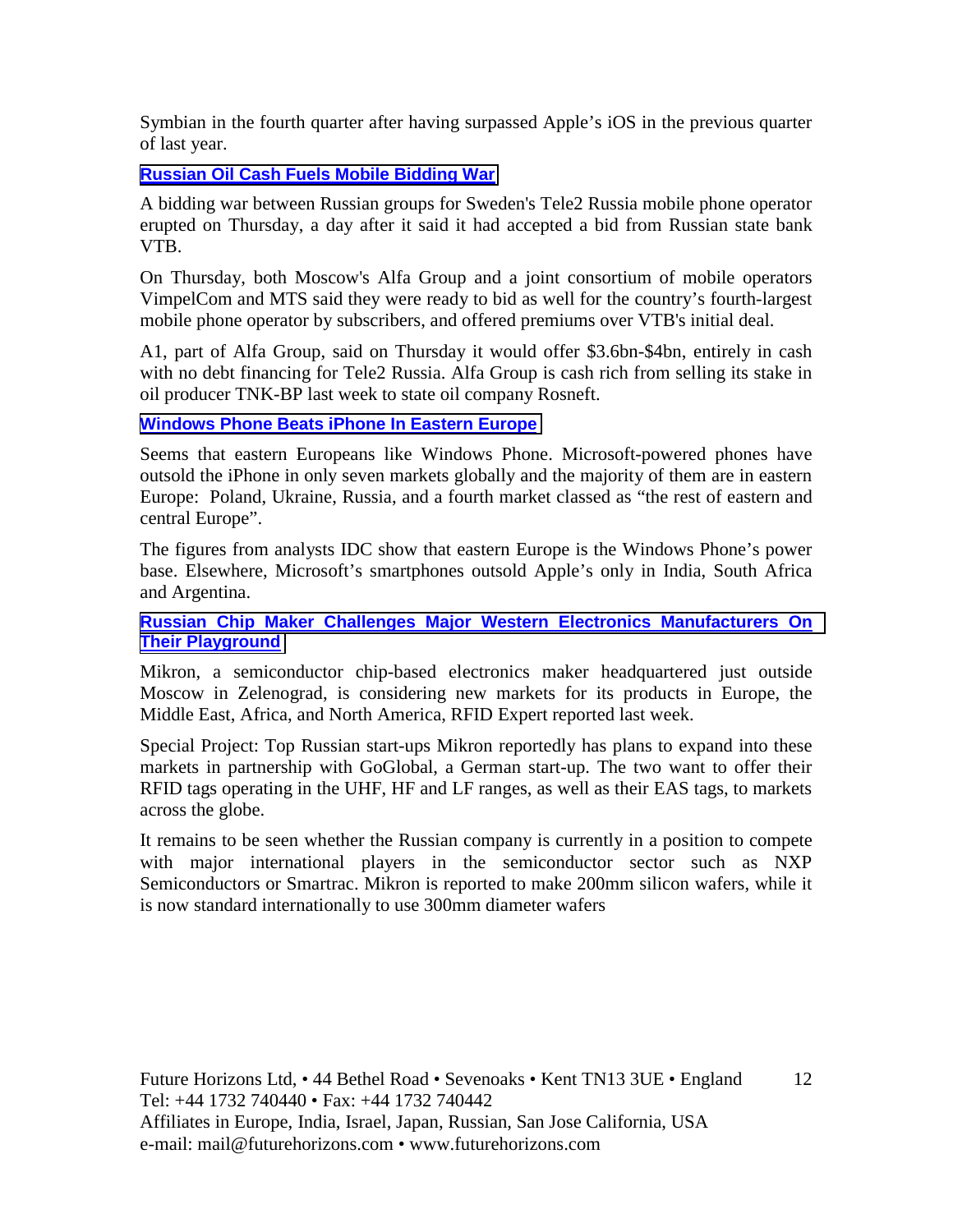# World Economic Round Up

Economic growth in the world's largest economies is set to pick up in the coming months, while slower growth in India will likely continue, according to the Organization for Economic Cooperation and Development's composite leading indicators. The World Trade Organization said it expects trade volumes to pick up only slightly this year from very low levels in 2012, and warned that a long period of weak economic growth may lead to increased protectionism. The OECD's composite leading indicators for January continued to point to acceleration in the U.S., Japan, Germany and China, as well as the euro zone as a whole but the leading indicators point to sustained weaker growth in India.

#### *The latest economic news by country to include USA, Europe, UK, Japan, China, Asia Pacific and India can be found each month in our [Semiconductor Monthly](http://www.futurehorizons.com/page/18/Global-Semiconductor-Report)  [Report.](http://www.futurehorizons.com/page/18/Global-Semiconductor-Report)*